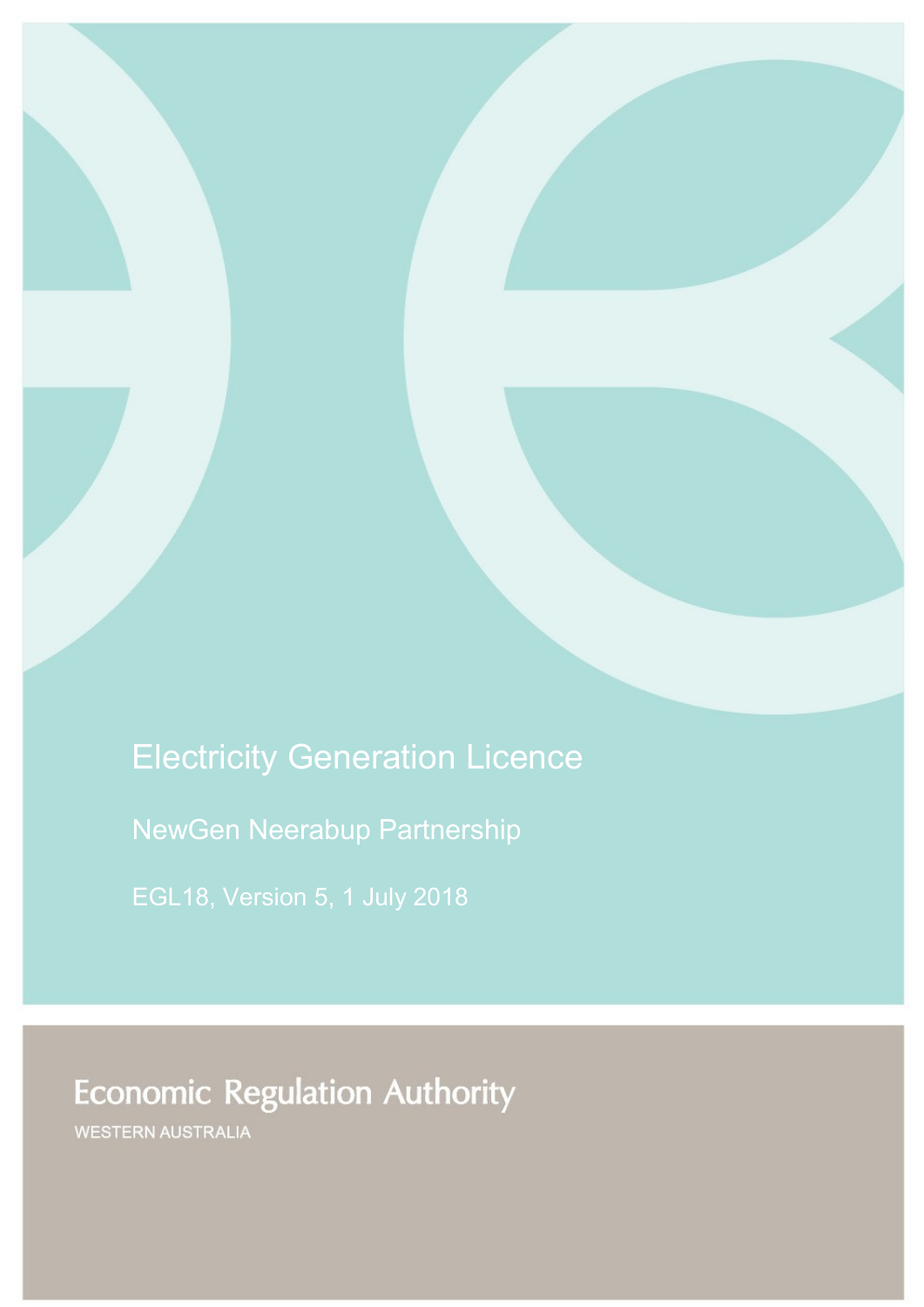### *ELECTRICITY INDUSTRY ACT 2004 (WA)*

| Licensee Name:            | NewGen Neerabup Partnership                             |
|---------------------------|---------------------------------------------------------|
|                           | ACN 126 964 583, 128 916 478                            |
|                           | PERTH WA 6000                                           |
| Licence Area:             | The area set out in the plan referred to in clause 2.5. |
| Licence Number:           | EGL <sub>18</sub>                                       |
| <b>Commencement Date:</b> | 26 March 2008                                           |
| <b>Version Number:</b>    | 5                                                       |
| <b>Version Date:</b>      | 1 July 2018                                             |
| <b>Expiry Date:</b>       | 25 March 2038                                           |

Signed by a delegate; member; or the Chair of the Economic Regulation Authority

1 July 2018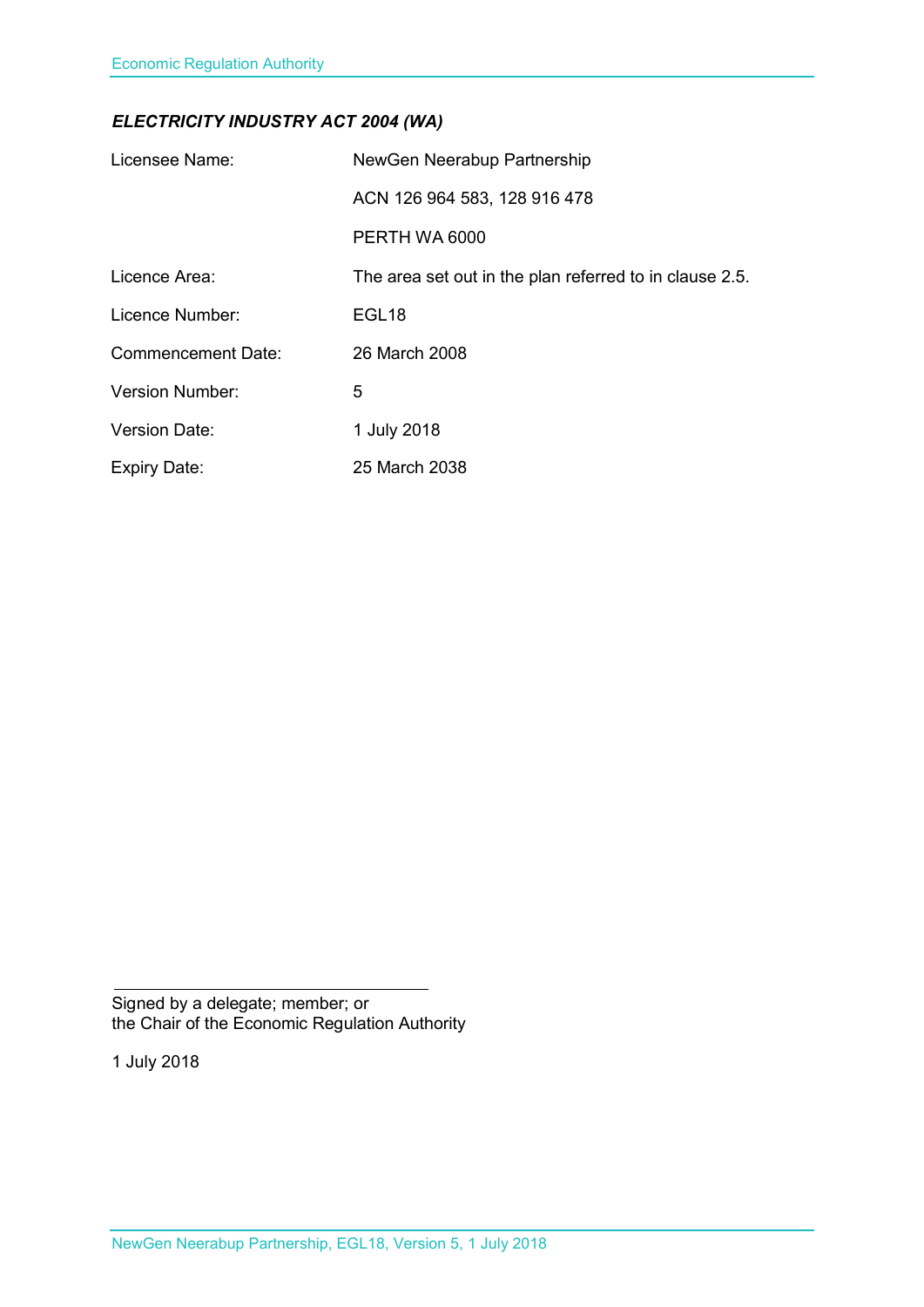### Index

| 1.                                                 |     |  |  |
|----------------------------------------------------|-----|--|--|
|                                                    | 1.1 |  |  |
|                                                    | 1.2 |  |  |
| 2.                                                 |     |  |  |
|                                                    | 2.1 |  |  |
|                                                    | 2.2 |  |  |
|                                                    | 2.3 |  |  |
|                                                    | 2.4 |  |  |
|                                                    | 2.5 |  |  |
| 3.                                                 |     |  |  |
|                                                    | 3.1 |  |  |
|                                                    | 3.2 |  |  |
|                                                    | 3.3 |  |  |
|                                                    | 3.4 |  |  |
|                                                    | 3.5 |  |  |
|                                                    | 3.6 |  |  |
|                                                    | 3.7 |  |  |
|                                                    | 3.8 |  |  |
|                                                    | 3.9 |  |  |
| $\mathbf{4}$ .                                     |     |  |  |
|                                                    | 4.1 |  |  |
|                                                    | 4.2 |  |  |
|                                                    | 4.3 |  |  |
|                                                    | 4.4 |  |  |
|                                                    | 4.5 |  |  |
| 5. AUDITS AND PERFORMANCE REPORTING OBLIGATIONS 10 |     |  |  |
|                                                    | 5.1 |  |  |
|                                                    | 5.2 |  |  |
|                                                    | 5.3 |  |  |
|                                                    |     |  |  |
|                                                    |     |  |  |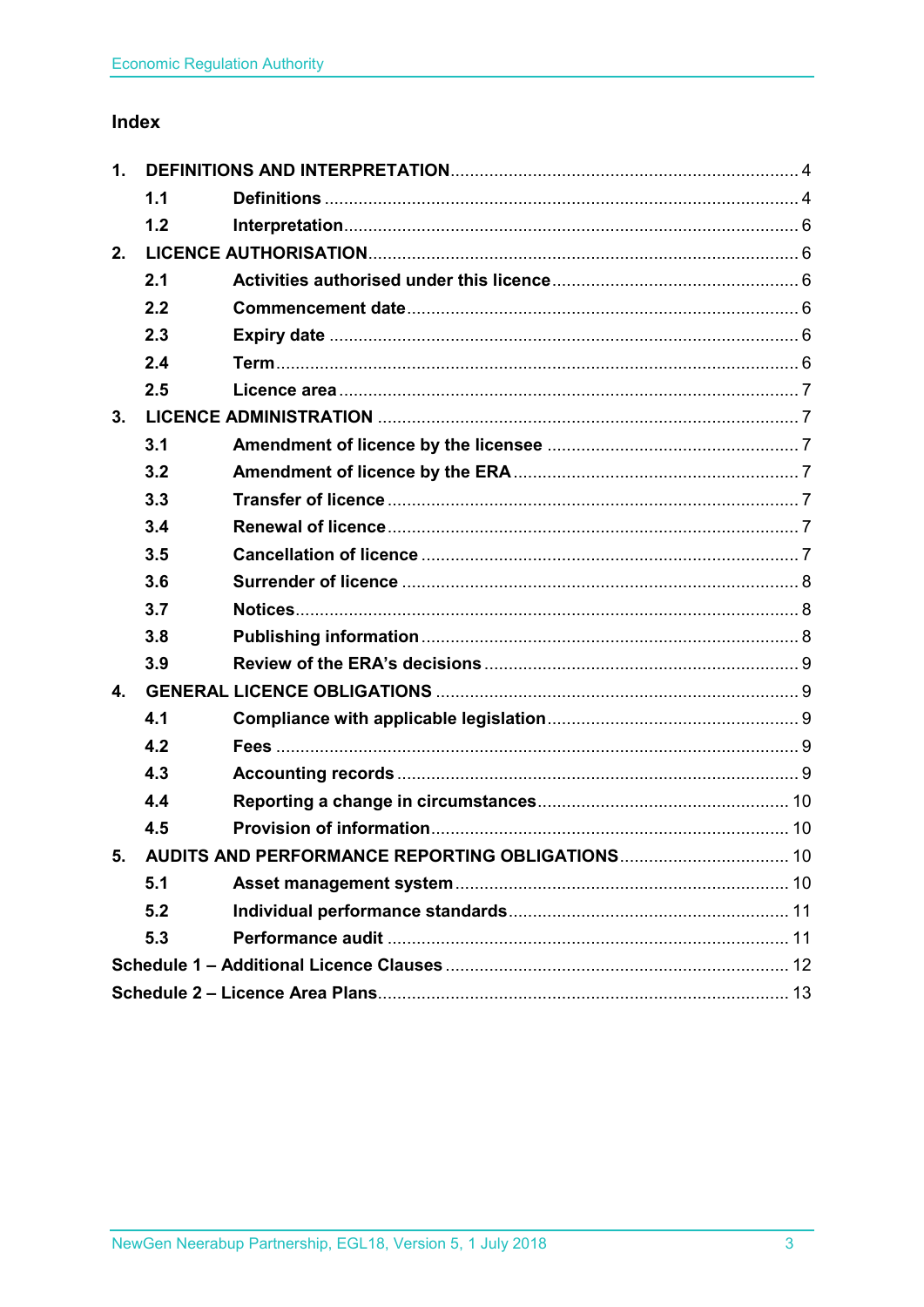#### <span id="page-3-0"></span>**1. DEFINITIONS AND INTERPRETATION**

#### <span id="page-3-1"></span>**1.1 Definitions**

1.1.1 In this *licence*, the following definitions apply unless the context otherwise requires:

*Act* means the *Electricity Industry Act 2004* (WA).

#### *applicable legislation* means:

- (a) the *Act*; and
- (b) the *Regulations* and the *Codes*.

*asset management system* means the measures that are to be taken by the *licensee* for the proper maintenance, expansion or reduction of the *generating works*.

*business day* means a day which is not a Saturday, Sunday or a Public Holiday in Western Australia.

*Code* means:

- (a) Not Used
- (b) Not Used
- (c) the *Electricity Industry (Metering) Code 2012*;
- (d) Not Used

*commencement date* means the date the *licence* was first granted by the *ERA* being the date specified in clause 2.2.

*electricity* has the meaning given to that term in section 3 of the *Act*.

*electronic means* means:

- (a) the internet;
- (b) email, being:
	- (i) in relation to the *ERA*, the *ERA's* email address as notified to the *licensee*; and
	- (ii) in relation to the *licensee*, the email address specified in the licence application or other such email address as notified in writing to the *ERA*; or
	- (iii) any other similar means,

but does not include facsimile or telephone.

*ERA* means the Economic Regulation Authority.

*expiry date* means the date specified in clause 2.3.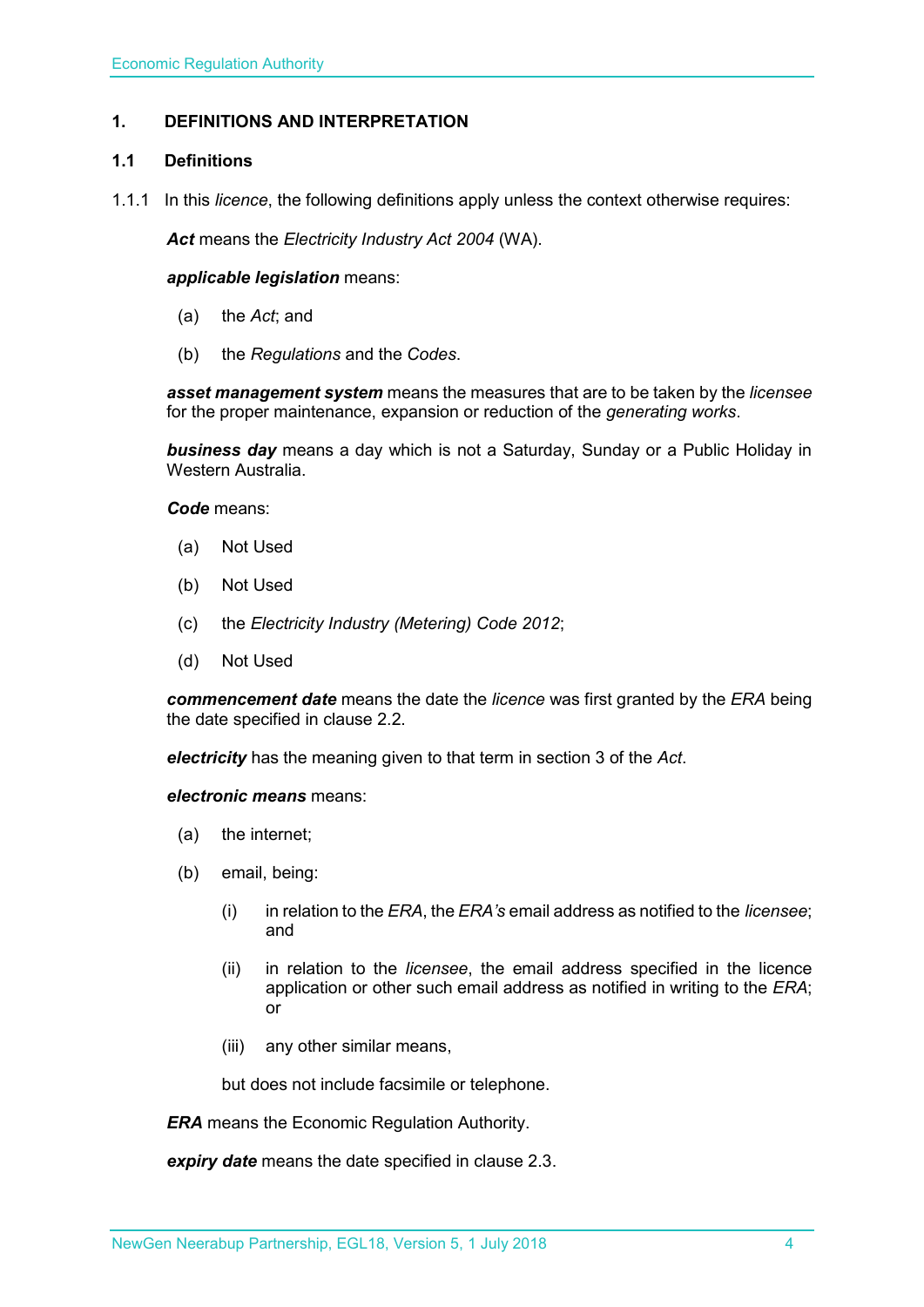*generating works* has the meaning given to that term in section 3 of the *Act.*

*individual performance standards* mean any standards prescribed by the *ERA* for an individual *licensee* pursuant to clause 5.2 of the *licence*.

*licence* means:

- (a) this document (excluding the title page and the second page of this document);
- (b) any Schedules to this document; and
- (c) any individual *performance standards* approved by the *ERA* pursuant to clause 5.2.

*licence area* is the area stated in clause 2.5 of this licence.

*licensee* means NewGen Neerabup Partnership, ACN 126 964 583, 128 916 478.

*licensee's assets* means the *licensee*'s *distribution system*, *transmission system* or *generating works* (as the case may be).

*notice* means a written notice, agreement, consent, direction, representation, advice, statement or other communication required or given pursuant to, or in connection with, this *licence*.

*operate* has the meaning given to that term in section 3 of the *Act*.

*performance audit* means an audit of the effectiveness of measures taken by the *licensee* to meet the *performance criteria* in this *licence*.

#### *performance criteria* means:

- (a) the terms and conditions of the *licence*; and
- (b) any other relevant matter in connection with the *applicable legislation* that the *ERA* determines should form part of the *performance audit*.

**publish** in relation to a report or information means either:

- (a) posting the report or information on the *licensee's* website; or
- (b) sending the report or information to the *ERA* to be published on the *ERA's* website.

#### *Regulations* means:

- (a) *Economic Regulation Authority (Licensing Funding) Regulations 2014*;
- (b) Not Used
- (c) Not Used
- (d) *Electricity Industry (Licence Conditions) Regulations 2005*;
- (e) Not Used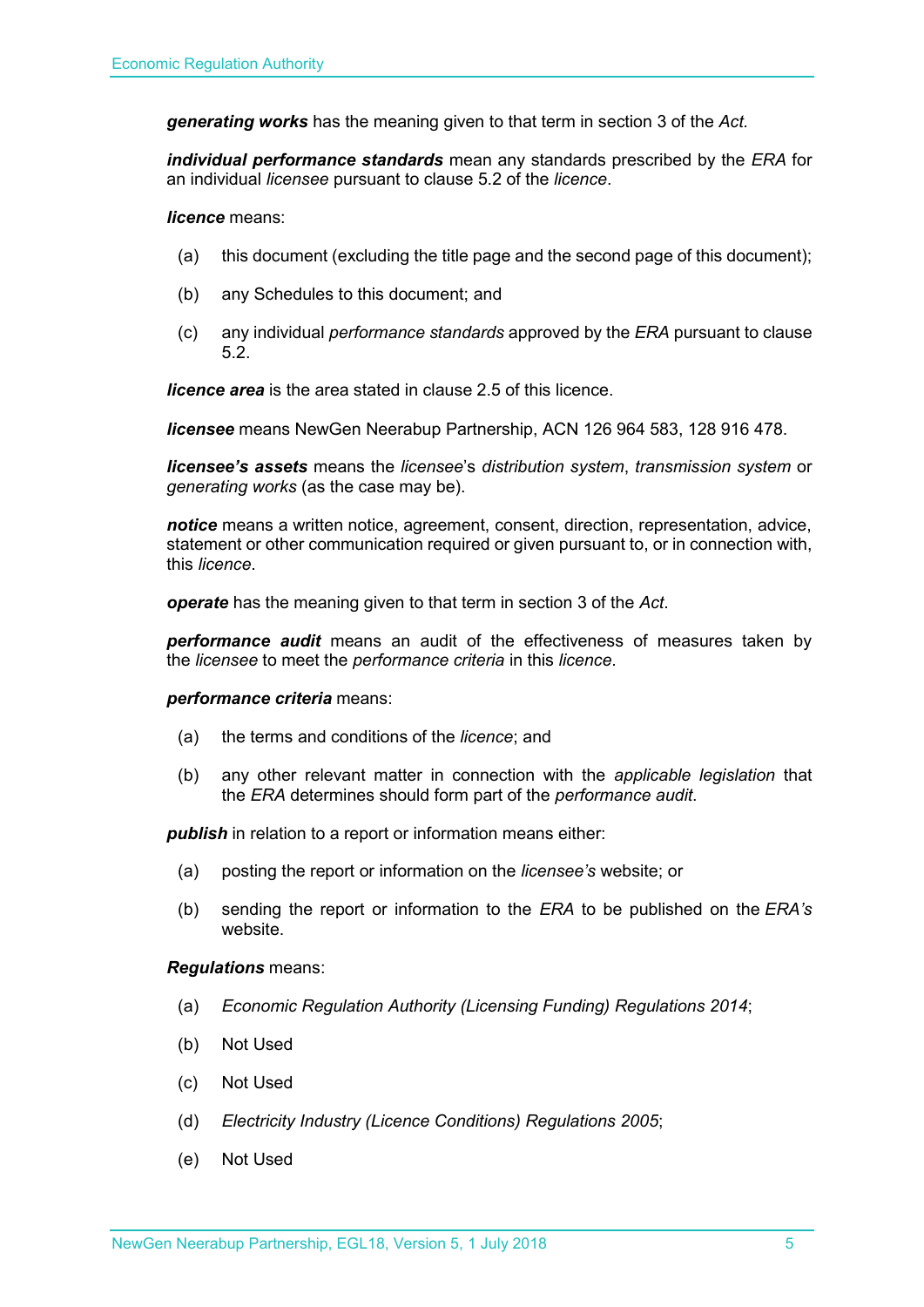(f) Not Used

*related body corporate* has the meaning given to that term in section 50 of the *Corporations Act 2001 (Cwth)*.

*reviewable decision* means a decision by the *ERA* pursuant to:

- (a) clause 3.8.3;
- (b) clause 5.1.5;
- (c) clause 5.1.7;
- (d) clause 5.2.2;
- (e) clause 5.3.2; or
- (f) clause 5.3.4,

of this *licence*.

*version date* means the date on which the *licence* was last amended pursuant to clause 3.1 or clause 3.2.

#### <span id="page-5-0"></span>**1.2 Interpretation**

1.2.1 A reference in this *licence* to any *applicable legislation* includes, unless the context otherwise requires, any statutory modification, amendment, replacement or re-enactment of that *applicable legislation*.

#### <span id="page-5-1"></span>**2. LICENCE AUTHORISATION**

#### <span id="page-5-2"></span>**2.1 Activities authorised under this licence**

2.1.1 The *licensee* is granted a licence for the *licence area* to construct and *operate generating works* or *operate* existing *generating works* in accordance with the terms and conditions of this *licence*.

#### <span id="page-5-3"></span>**2.2 Commencement date**

2.2.1 26 March 2008

#### <span id="page-5-4"></span>**2.3 Expiry date**

2.3.1 25 March 2038

#### <span id="page-5-5"></span>**2.4 Term [Section 15 of the Act]**

- 2.4.1 This *licence* commences on the *commencement date* and continues until the earlier of:
	- (a) the cancellation of the *licence* pursuant to clause 3.5 of this *licence*;
	- (b) the surrender of the *licence* pursuant to clause 3.6 of this *licence*; or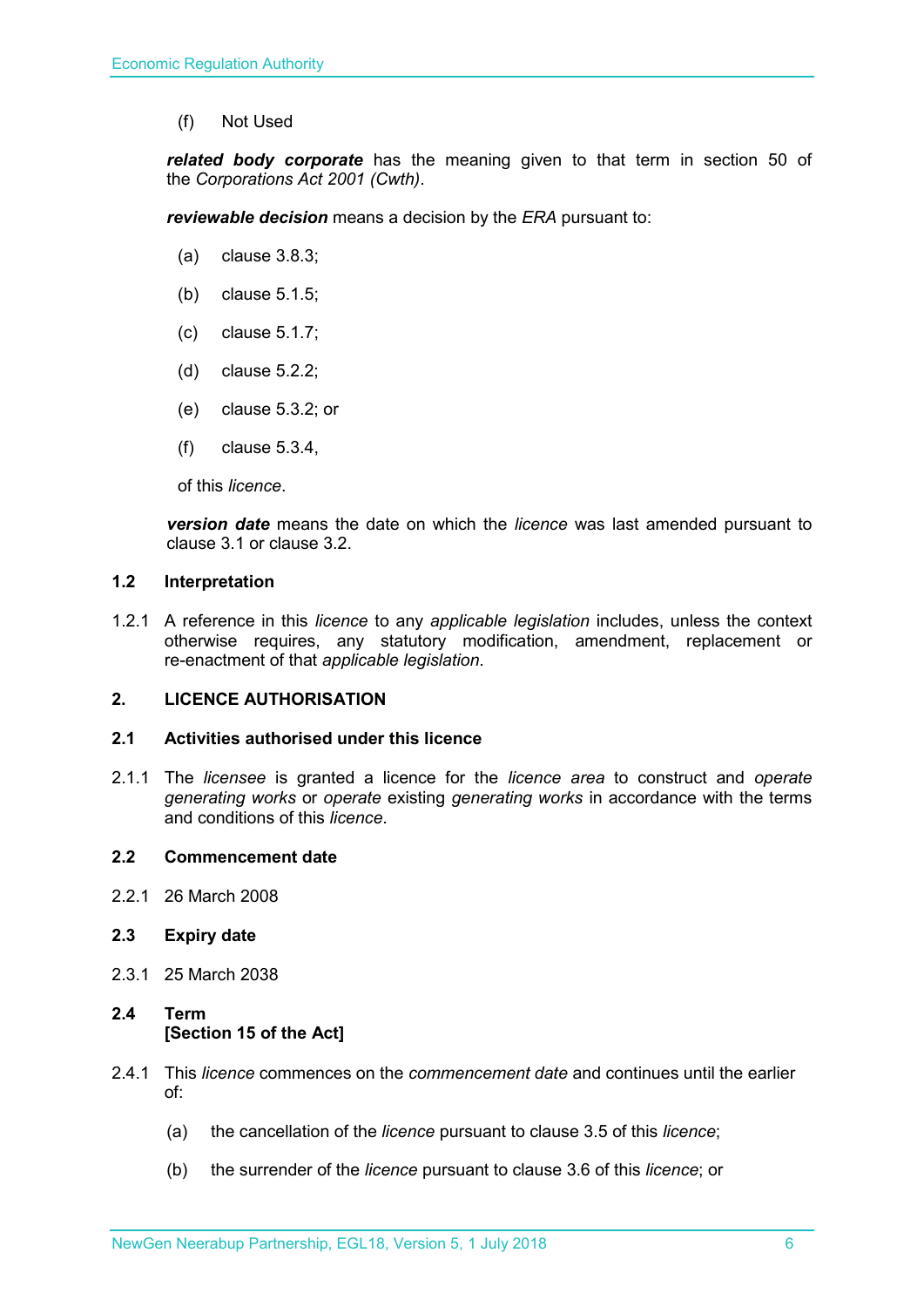(c) the *expiry date*.

#### <span id="page-6-0"></span>**2.5 Licence area**

2.5.1 The *licence area* is set out in plan(s):

ERA-EL-112A

2.5.2 The *licence area* plan(s) is provided in Schedule 2.

#### <span id="page-6-1"></span>**3. LICENCE ADMINISTRATION**

- <span id="page-6-2"></span>**3.1 Amendment of licence by the licensee [Section 21 of the Act]**
- 3.1.1 The *licensee* may apply to the *ERA* to amend the *licence* in accordance with the *Act.*

#### <span id="page-6-3"></span>**3.2 Amendment of licence by the ERA [Section 22 of the Act]**

- 3.2.1 Subject to any *applicable legislation*, the *ERA* may amend the *licence* at any time in accordance with this clause.
- 3.2.2 Before amending the *licence* under clause 3.2.1, the *ERA* must:
	- (a) provide the *licensee* with written *notice* of the proposed amendments under consideration by the *ERA*;
	- (b) allow 15 *business days* for the *licensee* to make submissions on the proposed amendments; and
	- (c) take into consideration those submissions.
- 3.2.3 This clause also applies to the substitution of the existing *licence*.
- 3.2.4 For avoidance of doubt, the *licensee* will not have to pay a fee for amendments under clause 3.2.1.

#### <span id="page-6-4"></span>**3.3 Transfer of licence [Section 18 of the Act]**

3.3.1 This *licence* may be transferred only in accordance with the *Act.*

#### <span id="page-6-5"></span>**3.4 Renewal of licence [Section 16 of the Act]**

3.4.1 This *licence* may be renewed only in accordance with the *Act*.

#### <span id="page-6-6"></span>**3.5 Cancellation of licence [Section 35 of the Act]**

3.5.1 This *licence* may be cancelled only in accordance with the *Act*.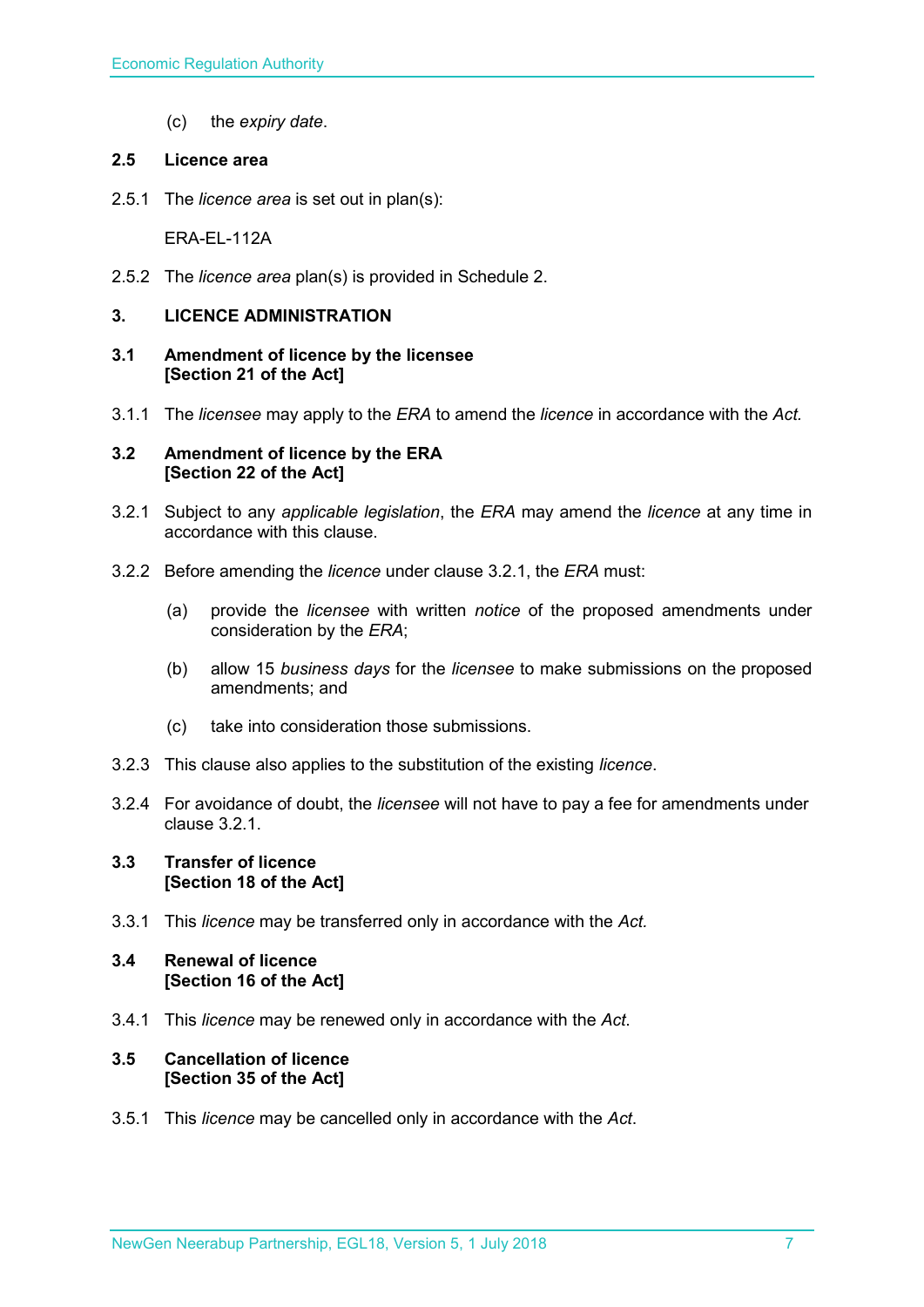#### <span id="page-7-0"></span>**3.6 Surrender of licence [Schedule 1 of the Act]**

- 3.6.1 The *licensee* may only surrender the *licence* pursuant to this clause 3.6.
- 3.6.2 If the *licensee* intends to surrender the *licence* the *licensee* must, by *notice* in writing to the *ERA*:
	- (a) set out the date that the *licensee* wishes the surrender of the *licence* to be effective; and
	- (b) set out the reasons why the *licensee* wishes to surrender the *licence*, including the reasons why it would not be contrary to the public interest for the surrender of the *licence* to be effective on the date set out in the *notice*.
- 3.6.3 Upon receipt of the *notice* from the *licensee* pursuant to clause 3.6.2, the *ERA* will publish the *notice*.
- 3.6.4 Notwithstanding clause 3.6.2, the surrender of the *licence* will only take effect on the later of the day that:
	- (a) the *ERA* publishes a *notice* of the surrender in the Western Australian Government Gazette, such date to be at the discretion of the *ERA*; and
	- (b) the *licensee* hands back the *licence* to the *ERA*.
- 3.6.5 The *licensee* will not be entitled to a refund of any fees by the *ERA*.

#### <span id="page-7-1"></span>**3.7 Notices**

- 3.7.1 Unless otherwise specified, all *notices* must be in writing.
- 3.7.2 A *notice* will be regarded as having been sent and received:
	- (a) when delivered in person to the addressee; or
	- (b) three *business days* after the date of posting if the *notice* is posted in Western Australia; or
	- (c) five *business days* after the date of posting if the *notice* is posted outside Western Australia; or
	- (d) if sent by facsimile when, according to the sender's transmission report, the *notice* has been successfully received by the addressee; or
	- (e) if sent by *electronic means* when, according to the sender's electronic record, the *notice* has been successfully sent to the addressee.

#### <span id="page-7-2"></span>**3.8 Publishing information**

3.8.1 The *ERA* may direct the *licensee* to *publish*, within a specified timeframe, any information it considers relevant in connection with the *licensee* or the performance by the *licensee* of its obligations under this *licence*.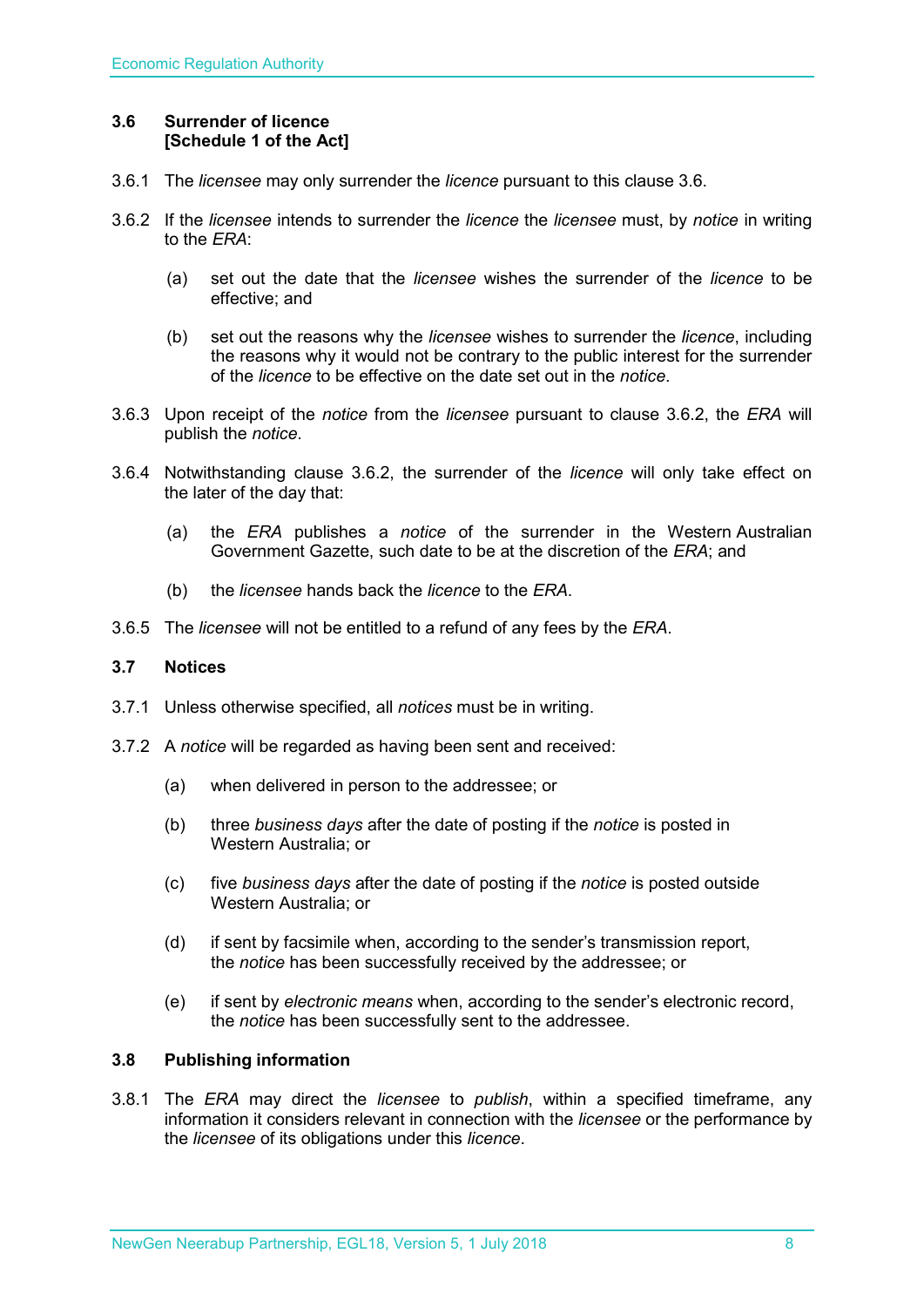- 3.8.2 Subject to clause 3.8.3, the *licensee* must *publish* the information referred to in clause 3.8.1.
- 3.8.3 If the *licensee* considers that the information is confidential it must:
	- (a) immediately notify the *ERA*; and
	- (b) seek a review of the *ERA's* decision in accordance with clause 3.9.
- 3.8.4 Once it has reviewed the decision, the *ERA* will direct the *licensee* in accordance with the review to:
	- (a) *publish* the information;
	- (b) *publish* the information with the confidential information removed or modified; or
	- (c) not *publish* the information.

#### <span id="page-8-0"></span>**3.9 Review of the ERA's decisions**

- 3.9.1 The *licensee* may seek a review of a *reviewable decision* by the *ERA* pursuant to this *licence* in accordance with the following procedure:
	- (a) the *licensee* shall make a submission on the subject of the *reviewable decision* within 10 *business days* (or other period as approved by the *ERA*) of the decision; and
	- (b) the *ERA* will consider the submission and provide the *licensee* with a written response within 20 *business days*.
- 3.9.2 For avoidance of doubt, this clause does not apply to a decision of the *ERA* pursuant to the *Act*, nor does it restrict the *licensee's* right to have a decision of the *ERA* reviewed in accordance with the *Act*.

#### <span id="page-8-1"></span>**4. GENERAL LICENCE OBLIGATIONS**

#### <span id="page-8-2"></span>**4.1 Compliance with applicable legislation**

4.1.1 Subject to any modifications or exemptions granted pursuant to the *Act*, the *licensee* must comply with any *applicable legislation*.

#### <span id="page-8-3"></span>**4.2 Fees**

4.2.1 The *licensee* must pay the applicable fees and charges in accordance with the *Regulations*.

#### <span id="page-8-4"></span>**4.3 Accounting records [Schedule 1 of the Act]**

4.3.1 The *licensee* and any *related body corporate* must maintain accounting records that comply with standards issued by the Australian Accounting Standards Board or equivalent International Accounting Standards.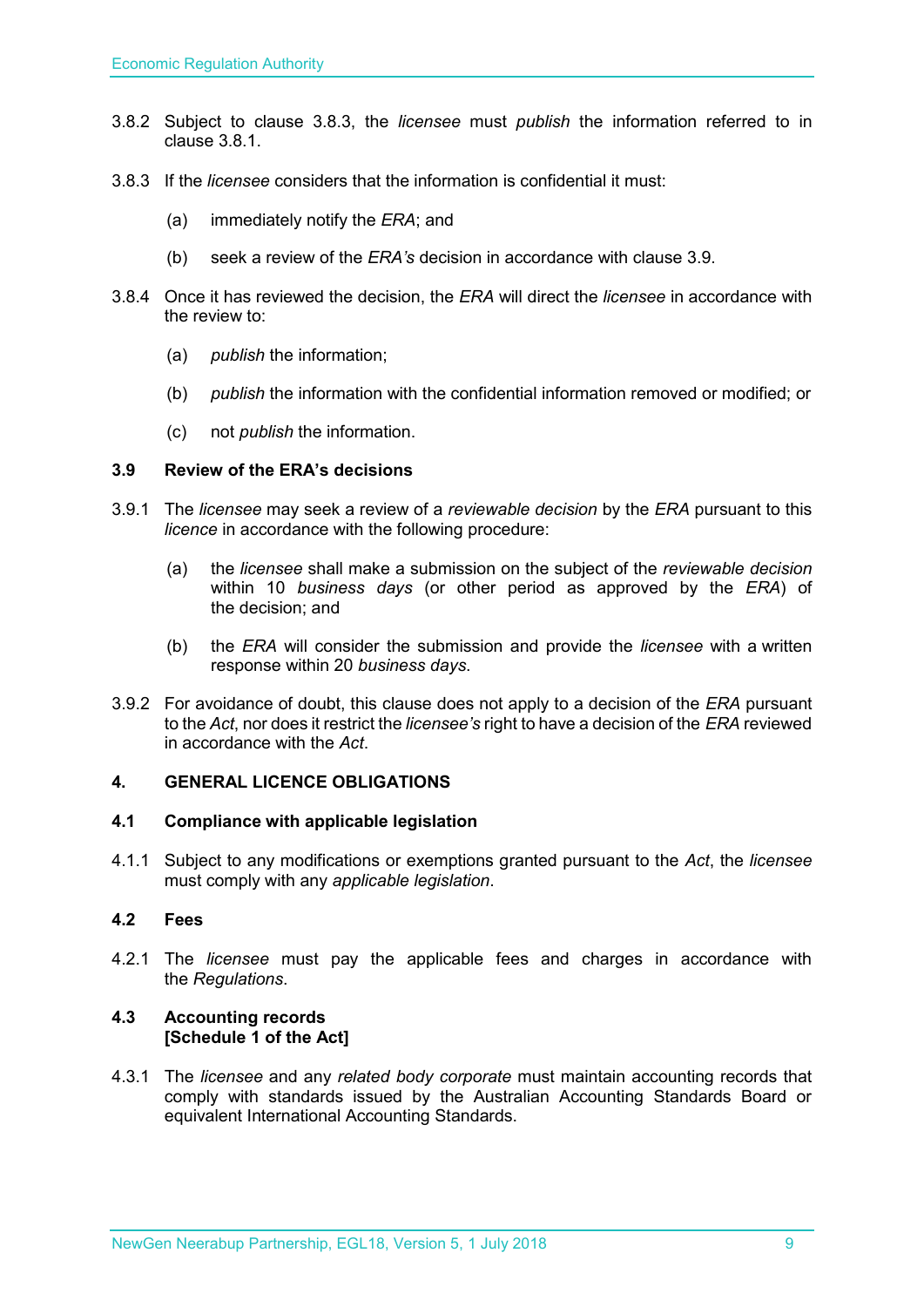#### <span id="page-9-0"></span>**4.4 Reporting a change in circumstances**

- 4.4.1 The *licensee* must report to the *ERA*:
	- (a) if the *licensee* is under external administration as defined by the *Corporations Act 2001 (Cwth)* within 2 *business days* of such external administration occurring; or
	- (b) if the *licensee*:
		- (i) experiences a change in the *licensee's* corporate, financial or technical circumstances upon which this *licence* was granted; and
		- (ii) the change may materially affect the *licensee's* ability to perform its obligations under this *licence*,

within 10 *business days* of the change occurring; or

- (c) if the:
	- (i) *licensee's* name;
	- (ii) *licensee's* ABN; or
	- (iii) *licensee's* address,

changes, within 10 *business days* of the change occurring.

#### <span id="page-9-1"></span>**4.5 Provision of information [Schedule 1 of the Act]**

4.5.1 The *licensee* must provide to the *ERA*, in the manner and form described by the *ERA*, specified information on any matter relevant to the operation or enforcement of the *licence*, the operation of the licensing scheme provided for in Part 2 of the *Act*, or the performance of the *ERA's* functions under that Part.

#### <span id="page-9-2"></span>**5. AUDITS AND PERFORMANCE REPORTING OBLIGATIONS**

#### <span id="page-9-3"></span>**5.1 Asset management system [Section 14 of the Act]**

- 5.1.1 The *licensee* must provide for an *asset management system* in respect of the *licensee's assets*.
- 5.1.2 The *licensee* must notify the *ERA* of the details of the *asset management system* within five *business days* from the later of:
	- (a) the *commencement date*; and
	- (b) the completion of construction of the *licensee's assets*.
- 5.1.3 The *licensee* must notify the *ERA* of any substantial change to the *asset management system* within ten *business days* of such change.
- 5.1.4 The *licensee* must provide the *ERA* with a report by an independent expert, acceptable to the *ERA*, as to the effectiveness of the *asset management system* not less than once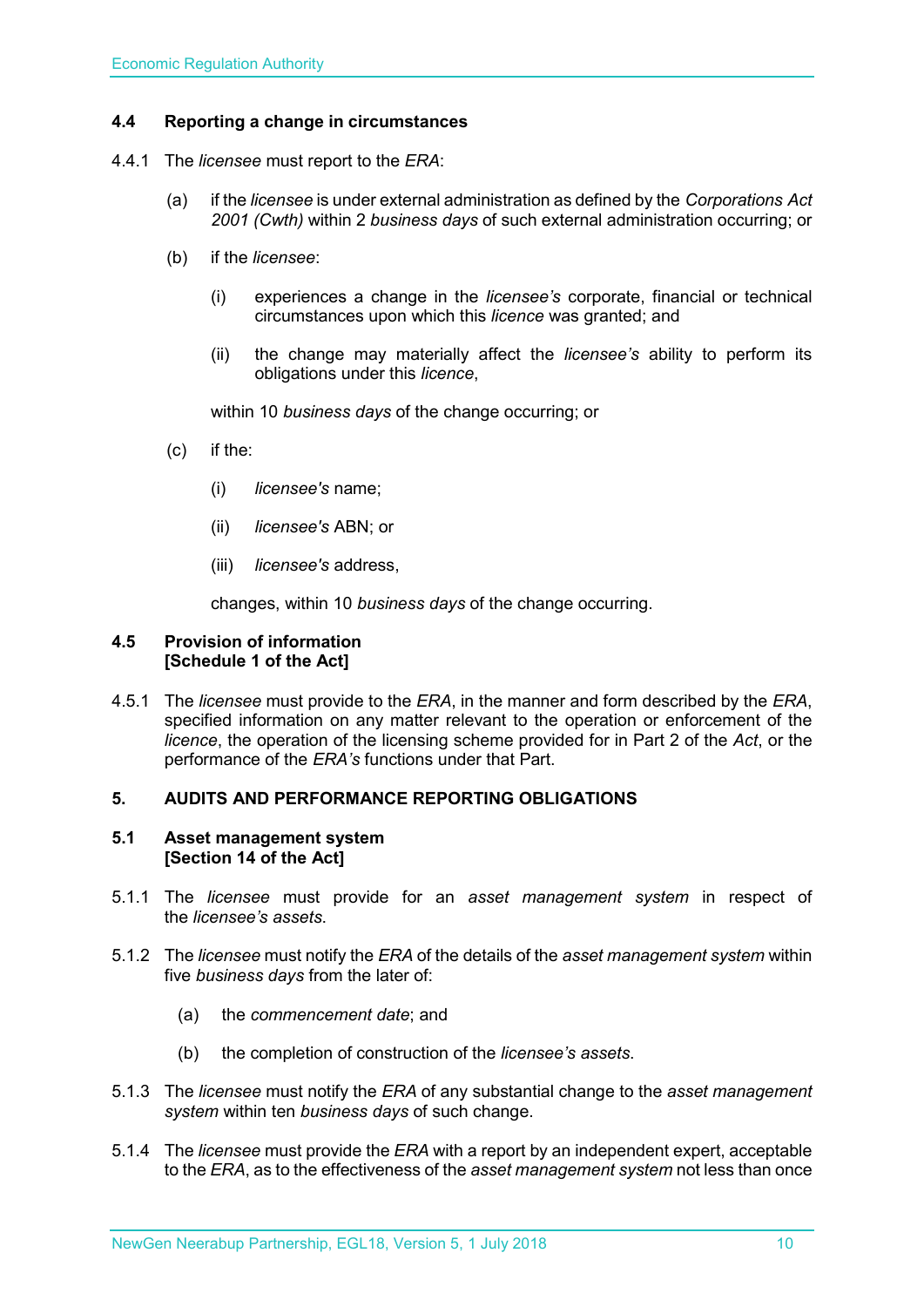in every period of 24 months calculated from the *commencement date (*or any longer period that the *ERA* allows by *notice* in writing).

- 5.1.5 The *licensee* must comply, and must require the *licensee's* expert to comply, with the *ERA's* standard audit guidelines.
- 5.1.6 The *licensee* may seek a review of any of the requirements of the *ERA*'s standard audit guidelines dealing with the *asset management system* in accordance with clause 3.9.
- 5.1.7 The review of the *asset management system* must be conducted by an independent expert approved by the *ERA*. If the *licensee* fails to nominate an independent expert within one month of the date that the review of the *asset management system* was due, or the independent expert nominated by the *licensee* is rejected on two successive occasions by the *ERA*, the *ERA* may choose an independent expert to conduct the review of the *asset management system*.

#### <span id="page-10-0"></span>**5.2 Individual performance standards**

- 5.2.1 Performance standards are contained in *applicable legislation*.
- 5.2.2 The *ERA* may prescribe *individual performance standards* applying to the *licensee* in respect of the *licensee's* obligations under this *licence* or the *applicable legislation*.
- 5.2.3 Before approving any *individual performance standards* under this clause, the *ERA* will:
	- (a) provide the *licensee* with a copy of the proposed *individual performance standards*;
	- (b) allow 15 *business days* for the *licensee* to make submissions on the proposed *individual performance standards*; and
	- (c) take into consideration those submissions.
- 5.2.4 Once approved by the *ERA*, the *individual performance standards* are included as additional terms and conditions to this *licence*.

#### <span id="page-10-1"></span>**5.3 Performance audit [Section 13 of the Act]**

- 5.3.1 The *licensee* must, unless otherwise notified in writing by the *ERA*, provide the *ERA* with a *performance audit* within 24 months after the *commencement date*, and every 24 months thereafter.
- 5.3.2 The *licensee* must comply, and must require the *licensee's* auditor to comply, with the *ERA's* standard audit guidelines.
- 5.3.3 The *licensee* may seek a review of any of the requirements of the *ERA*'s standard audit guidelines in accordance with clause 3.9.
- 5.3.4 The *performance audit* must be conducted by an independent auditor approved by the *ERA*. If the *licensee* fails to nominate an auditor within one month of the date that the *performance audit* was due, or the auditor nominated by the *licensee* is rejected on two successive occasions by the *ERA*, the *ERA* may choose an independent auditor to conduct the *performance audit*.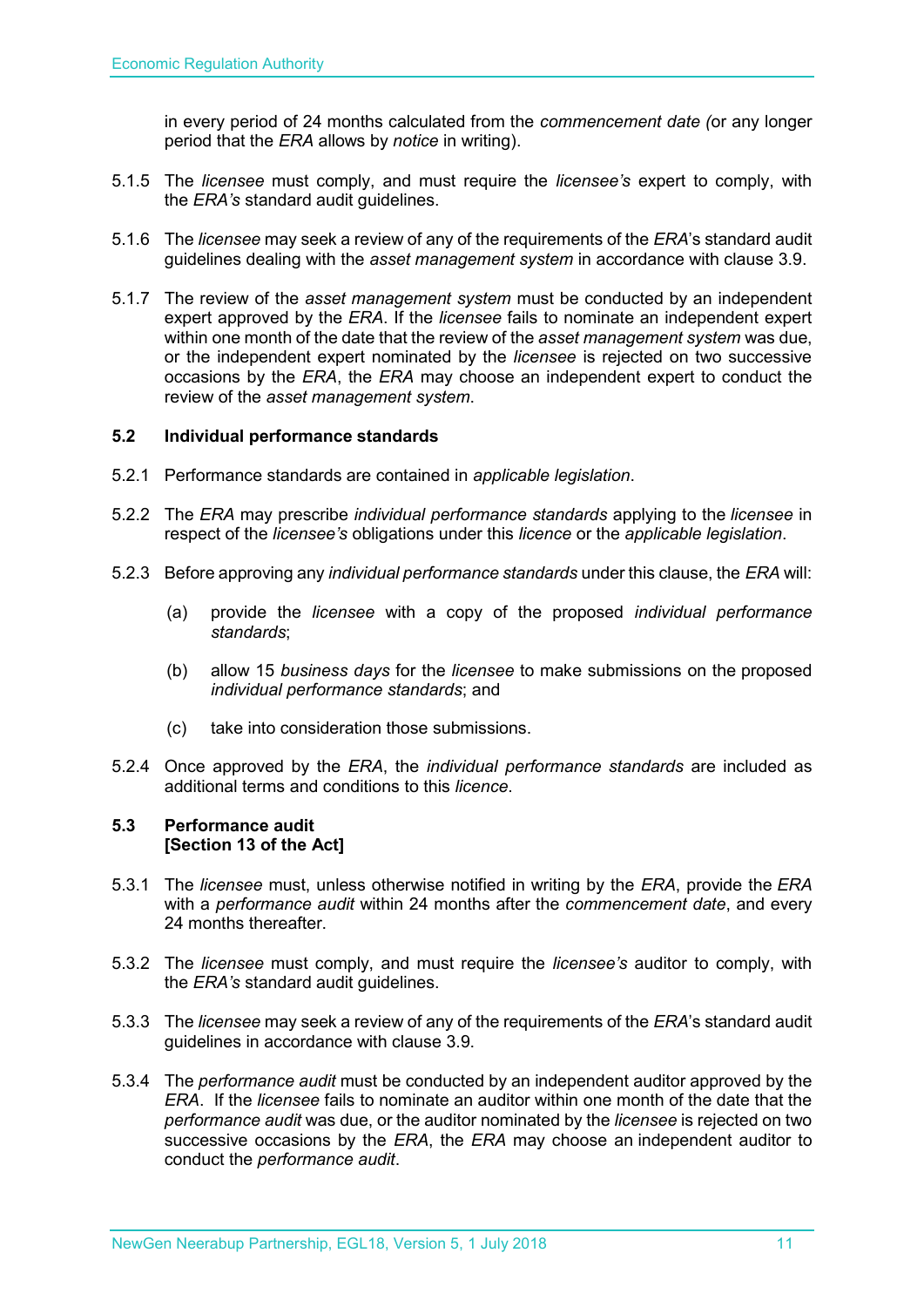### <span id="page-11-0"></span>**Schedule 1 – Additional Licence Clauses**

## **(Not Used)**

NewGen Neerabup Partnership, EGL18, Version 5, 1 July 2018 12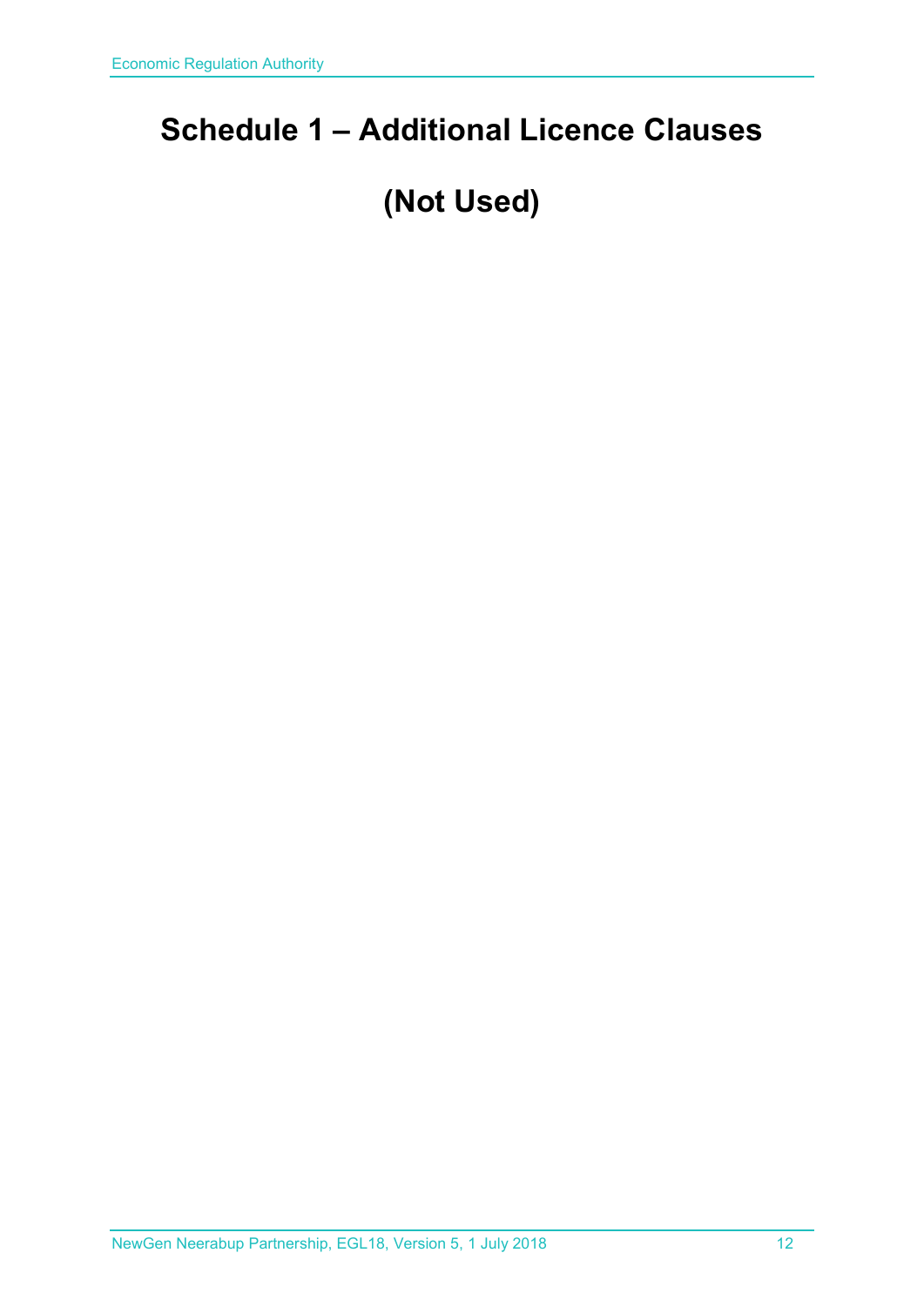### <span id="page-12-0"></span>**Schedule 2 – Licence Area Plans**